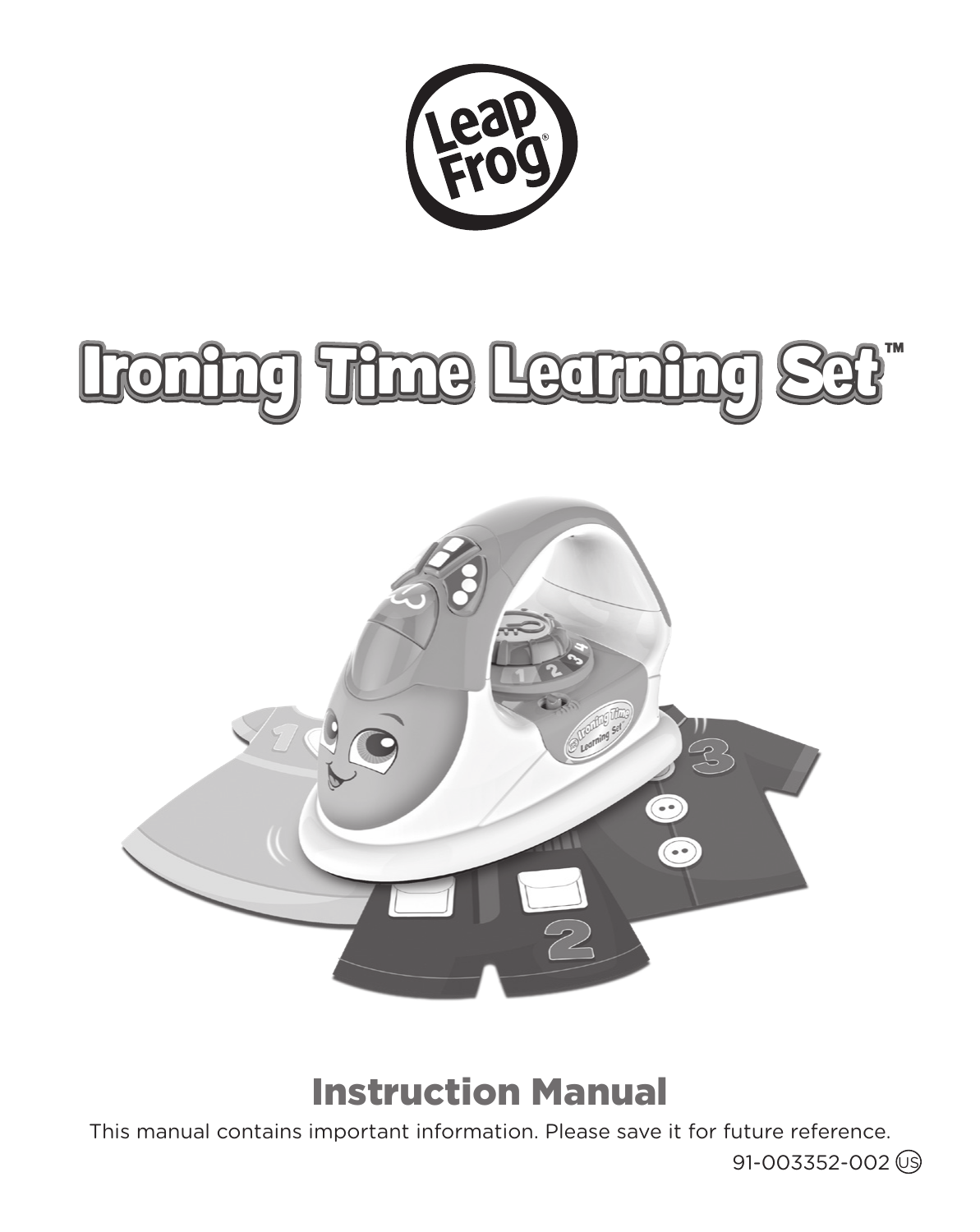# INTRODUCTION

Thank you for purchasing the LeapFrog® Ironing Time Learning Set<sup>™!</sup> Press into learning as you explore numbers, colors and shapes, and sing the alphabet song.

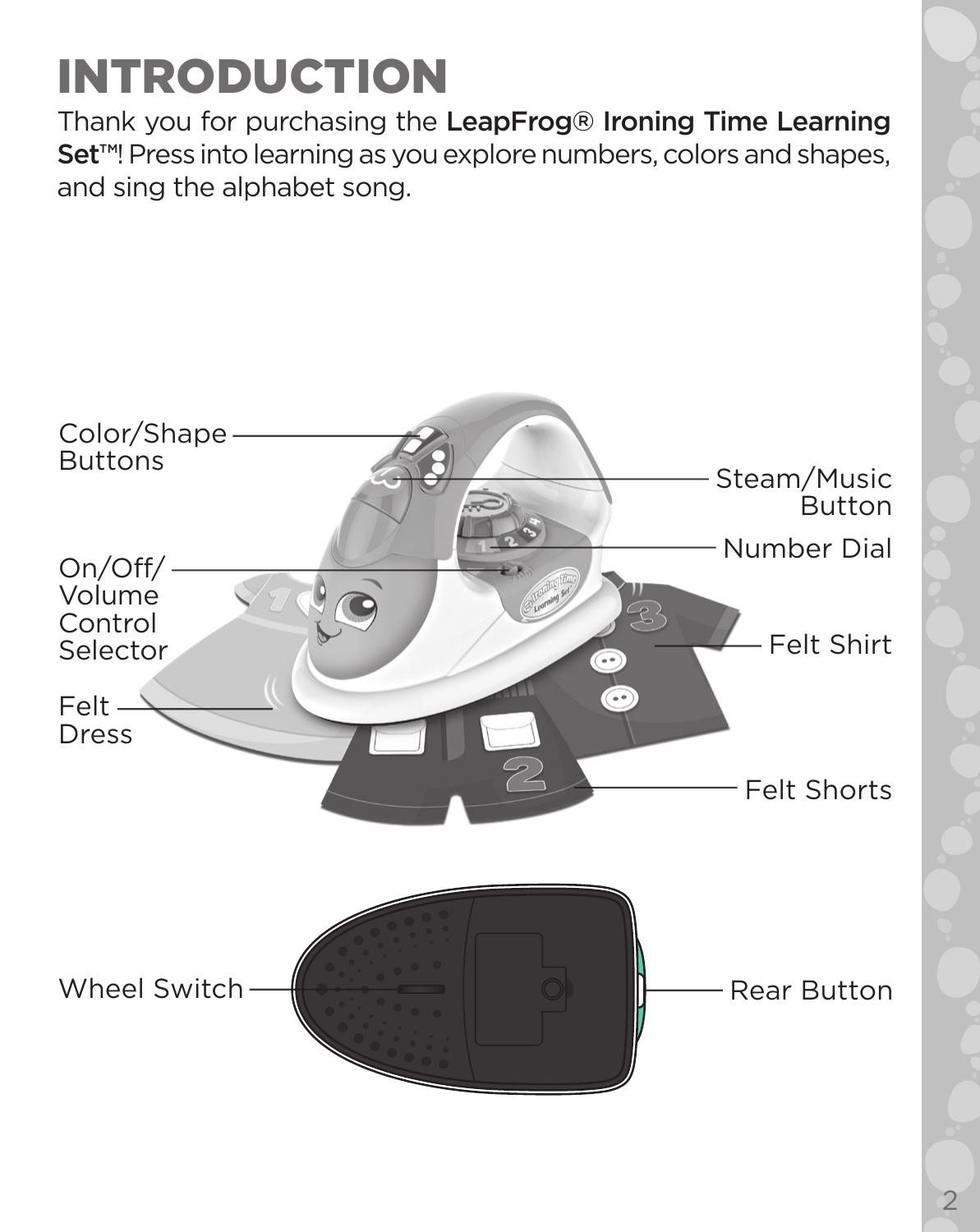# INCLUDED IN THE PACKAGE

- Ironing Time Learning Set™
- Felt dress
- Felt shorts
- Felt shirt
- Quick Start Guide

#### **WADNING**

All packing materials such as tape, plastic sheets, packaging locks, removable tags, cable ties and packaging screws are not part of this toy, and should be discarded for your child's safety.

#### **NOTE**

Please save this Instruction Manual as it contains important information.

#### **ATTENTION**

Pour la sécurité de votre enfant, débarrassez-vous de tous les produits d'emballage tels que rubans adhésifs, feuilles de plastique, attaches, étiquettes et vis d'emballage. Ils ne font pas partie du jouet.

#### NOTE

Il est conseillé de sauvegarder ce manuel d'instructions car il comporte des informations importantes.

#### **NOTE**

Iron is surface washable. Felt clothes are hand wash only.













#### **NOTE**

Please cut and discard the cords before playing with the unit. The cords are not part of the product and should be discarded for your child's safety.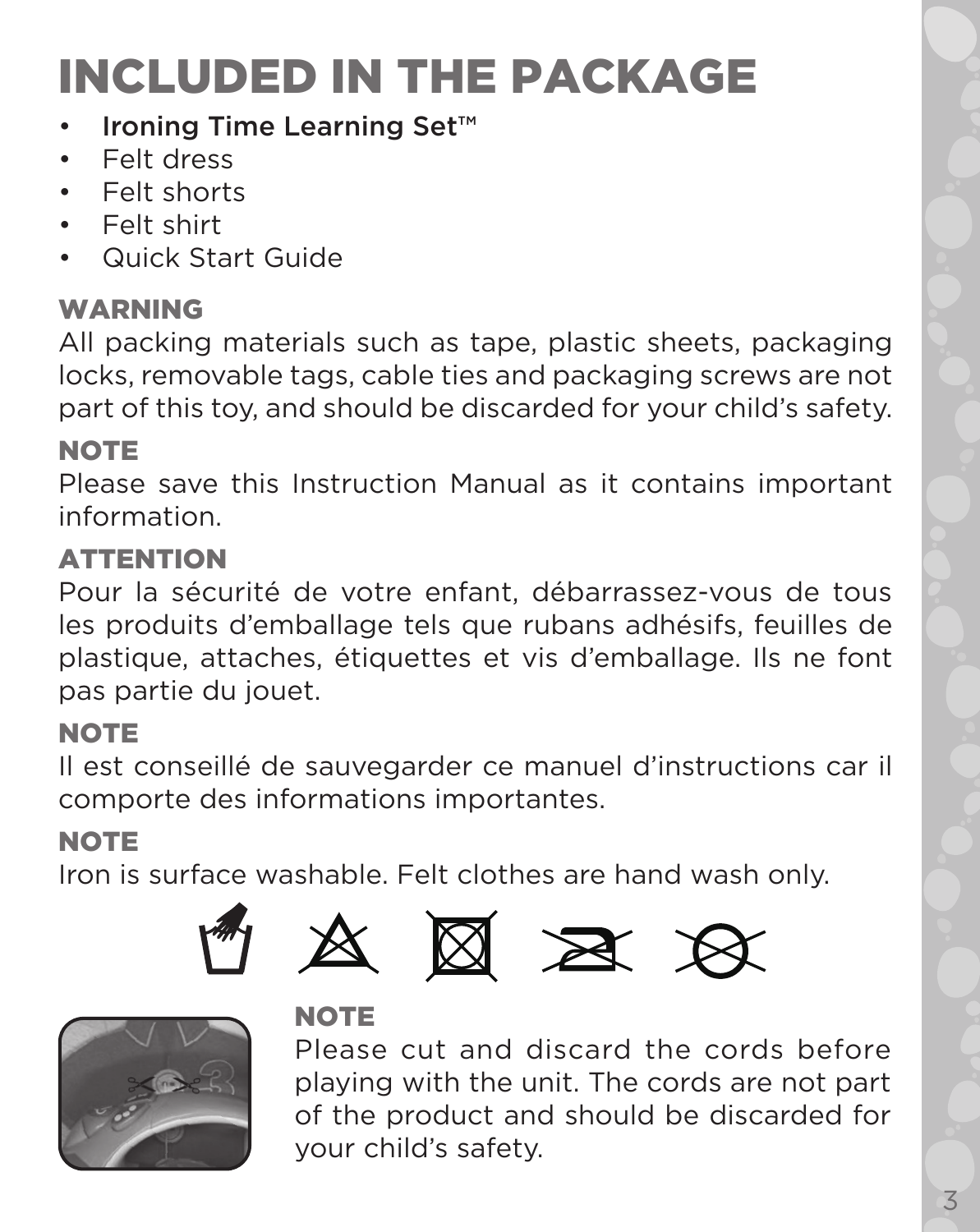Unlock the Packaging Locks

- Rotate the packaging locks 90 degrees counterclockwise.
- 2 Pull out the packaging locks and discard.



# GETTING STARTED

### BATTERY REMOVAL AND INSTALLATION

- 1. Make sure the unit is turned Off.
- 2. Find the battery cover located on the back of the unit, use a screwdriver to loosen the screw and then open the battery cover.
- 3. Remove old batteries by pulling up on one end of each battery.
- 4. Install 2 new AA (AM-3/LR6) batteries following the diagram inside the battery box. (For best performance, alkaline batteries or fully charged Ni-MH rechargeable batteries are recommended.)
- 5. Replace the battery cover and tighten the screw to secure.

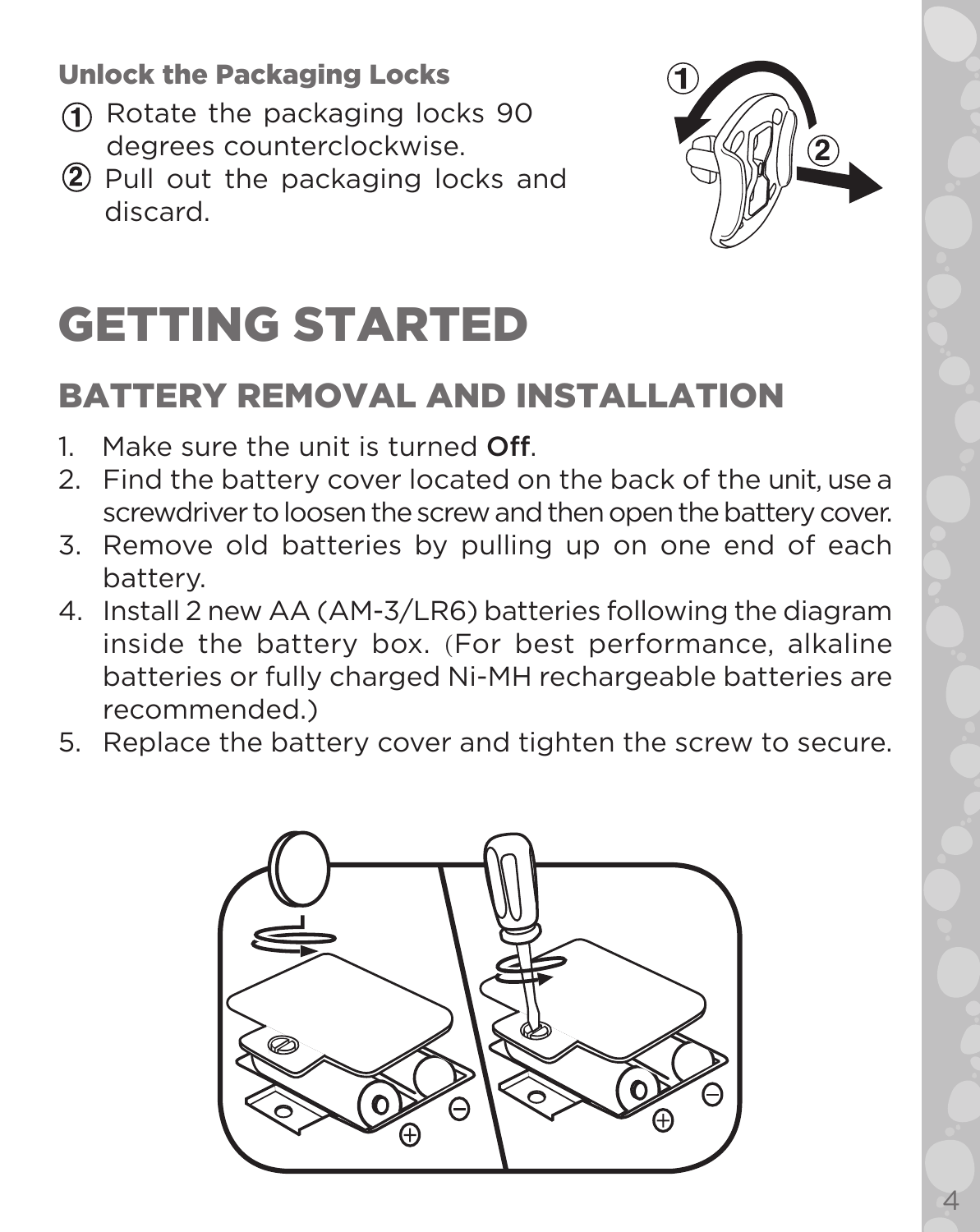#### ∕Ր WARNING:

Adult assembly required for battery installation. Keep batteries out of reach of children.

# ATTENTION :

Les piles ou accumulateurs doivent être installés par un adulte. Tenir les piles ou accumulateurs hors de portée des enfants.

### IMPORTANT: BATTERY INFORMATION

- Insert batteries with the correct polarity (+ and -).
- Do not mix old and new batteries.
- Do not mix alkaline, standard (carbon-zinc) or rechargeable batteries.
- Only batteries of the same or equivalent type as recommended are to be used.
- Do not short-circuit the supply terminals.
- Remove batteries during long periods of non-use.
- Remove exhausted batteries from the toy.
- Dispose of batteries safely. Do not dispose of batteries in fire.

#### RECHARGEABLE BATTERIES

- Remove rechargeable batteries from the toy before charging.
- Rechargeable batteries are only to be charged under adult supervision.
- Do not charge non-rechargeable batteries.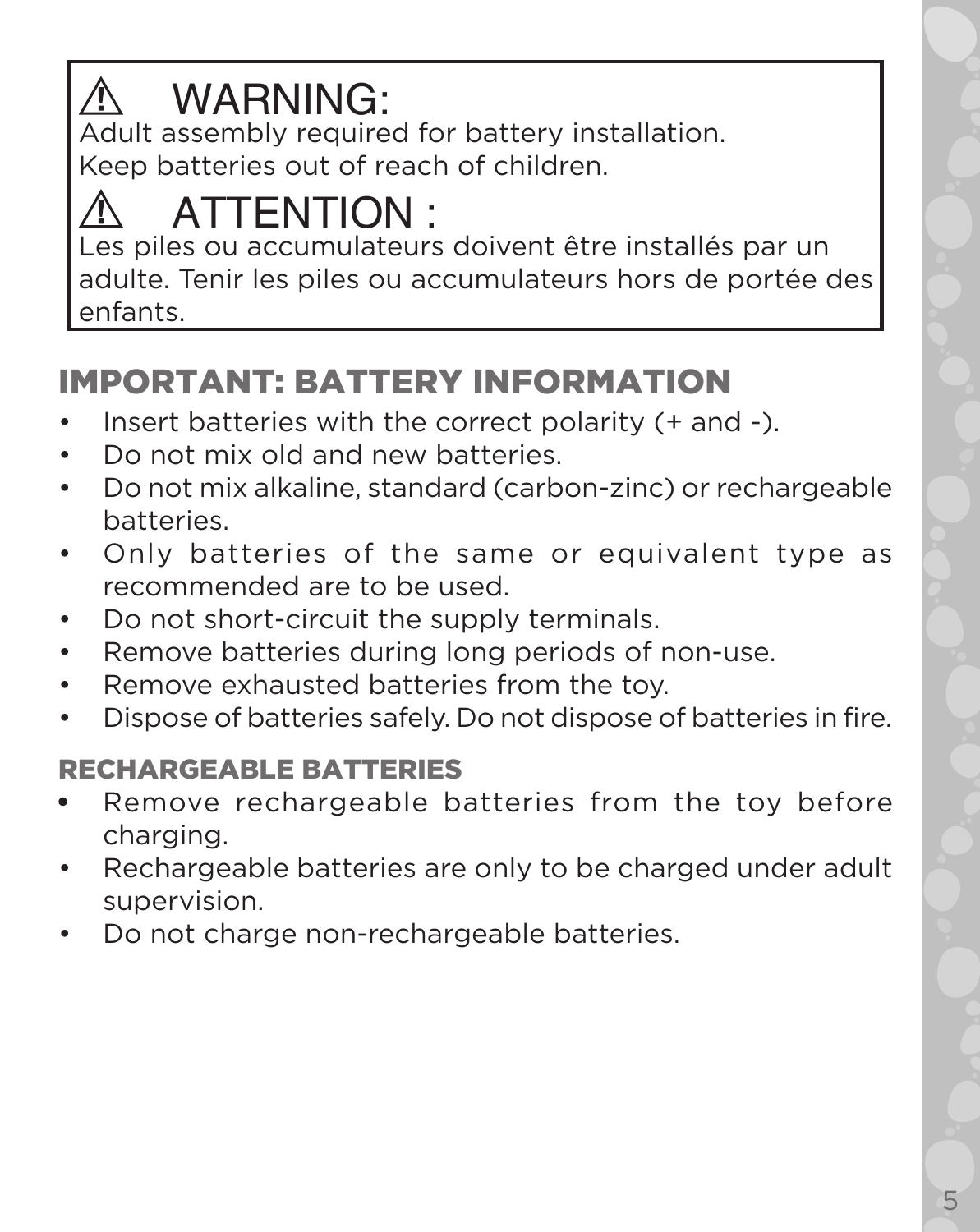# PRODUCT FEATURES

1. On/Off/Volume Control Selector Slide the On/Off/Volume Control Selector to turn the toy on and select Low or High volume.

# 2. Color/Shape Buttons

Press to hear silly color and shape phrases and fun sounds.

# 3. Number Dial

Press to hear temperature phrases and engaging sounds.

## 4. Steam/Music Button

Press to hear realistic steam sounds, three delightful learning songs and four melodies.

### 5. Wheel Switch

Push the iron forwards or backwards to activate the wheel switch and trigger realistic ironing sounds, entertaining learning phrases and fun learning activities.









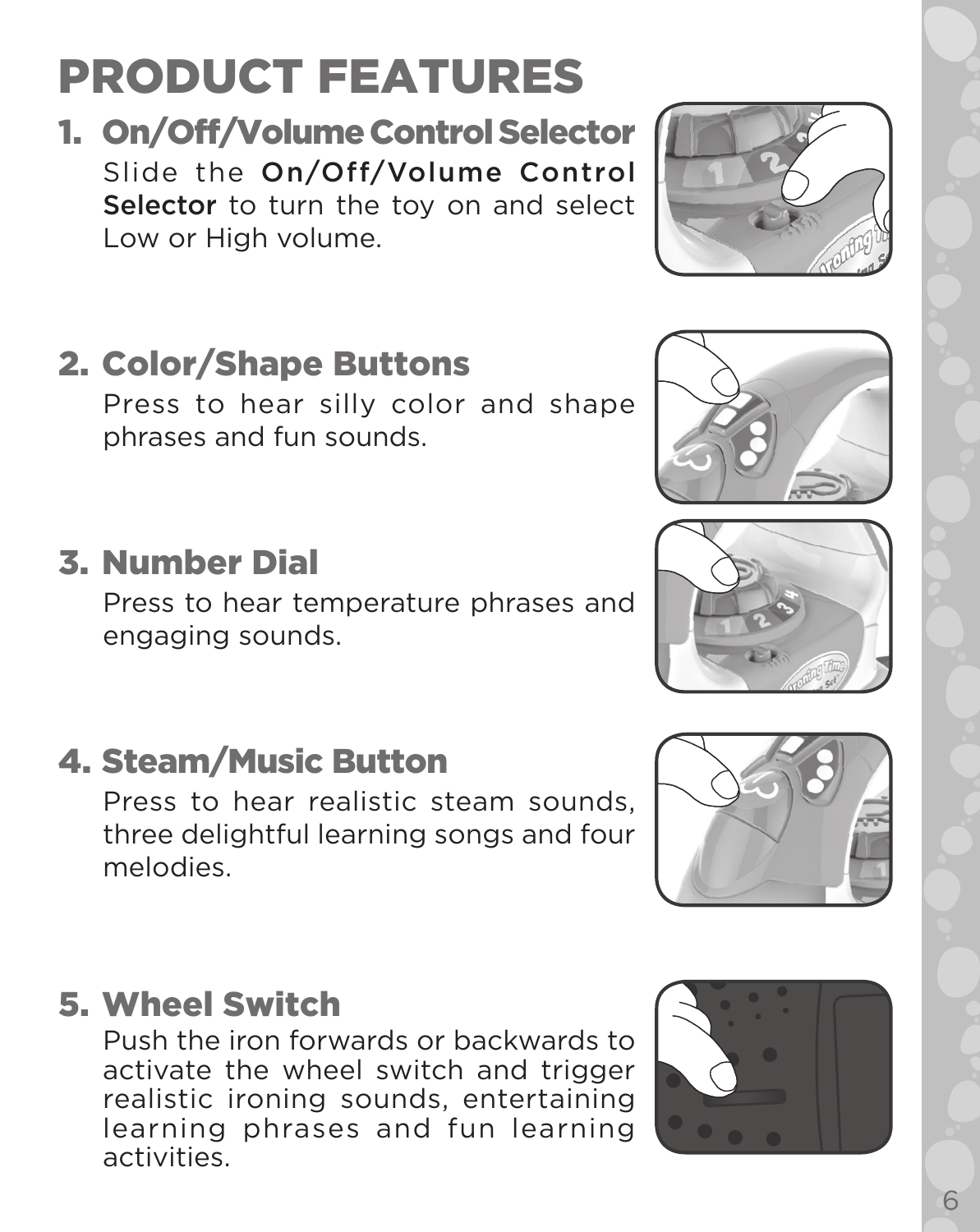### 6. Back Button

Tip the iron upright and set it down on this button to trigger goofy sounds and learning phrases related to the toy's new position.

7. Felt Dress, Shorts and Shirt Iron these items for pretend play fun.



Pushing the iron back and forth activates the wheel switch, which triggers two kinds of activities. Toy-recognition activities provide your child with responses from the iron based on their actions. Exploratory activities are open-ended opportunities for children to practice what they've learned.

#### Toy-Recognition Activities

#### Count the Wrinkles

Count to five as you move the iron back and forth.

#### Theme Song

Move the iron back and forth to play the iron's theme song verse by verse.

#### ABC Song

Play the ABC song verse by verse as you move the iron back and forth.

#### Sing the Colors Song

Move the iron back and forth to play the Colors song verse by verse.





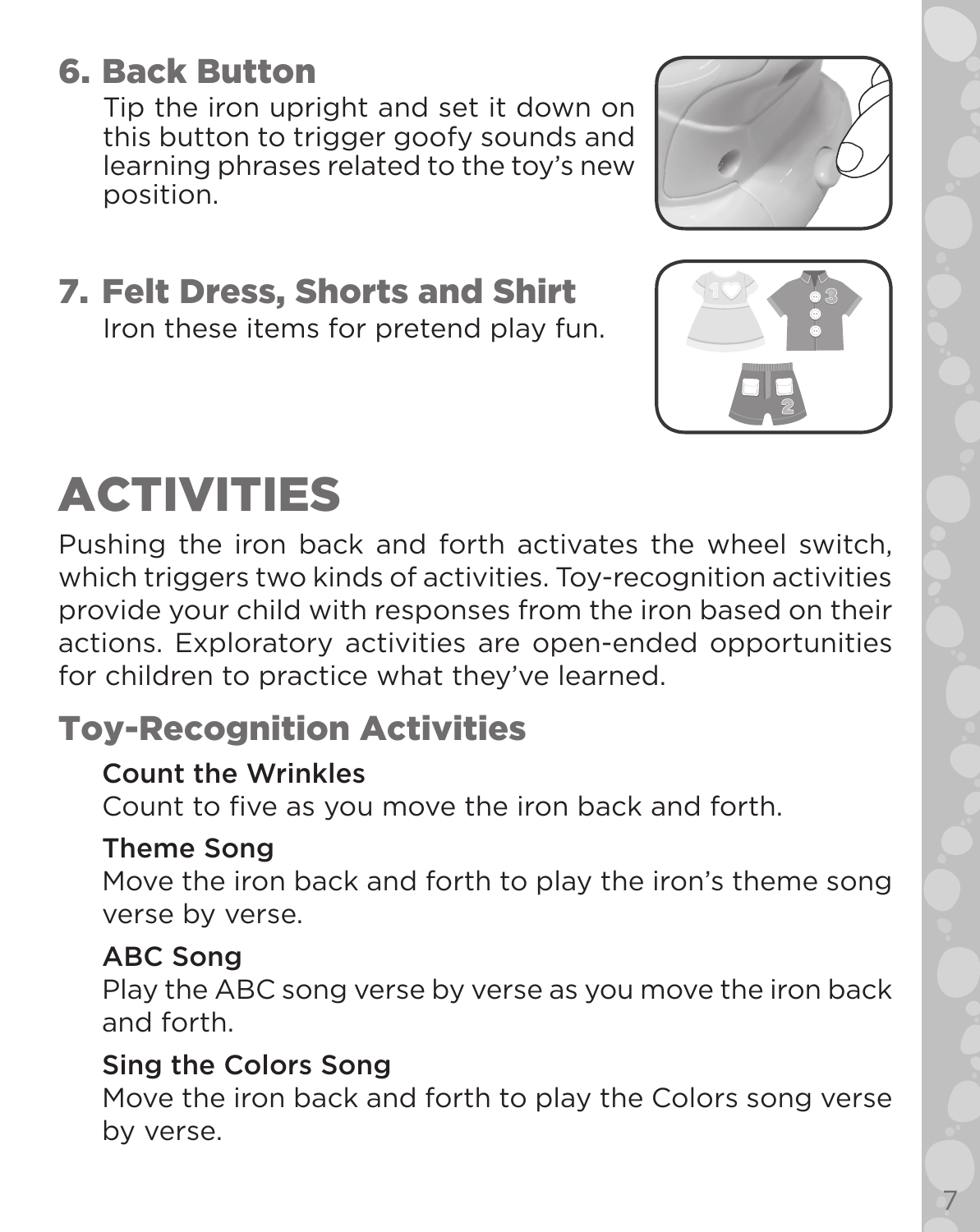#### Color Dance

Play upbeat melodies and trigger an engaging light show as you iron.

#### Silly Sounds

Move the iron back and forth to trigger silly cartoon sounds.

#### Tip Me Up!

Follow the iron's instructions to set it on its end and give it a rest.

#### Tip Me Over!

Follow the iron's instructions to get back to work and hear encouraging phrases.

#### Press the Steam Button

Press the steam button to practice counting.

#### Testing, Testing!

Turn the dial to the correct number and press the buttons based on their colors and shapes to make sure everything is in working order.

#### Heat Me Up!

Turn the dial to the correct number to pretend to heat the iron.

#### Exploratory Activities

#### Iron Clothes That Are a Certain Color

Practice your colors by choosing the clothes by the color the iron requests.

#### Iron a Certain Type of Clothing Item

Select the shorts, shirt or dress to iron.

#### Iron Clothes by Description

Practice categorizing clothing by descriptions like comfy, fancy or stylish.

#### Iron Clothes for an Event

Select clothes to iron that you might wear to a party, school or bedtime.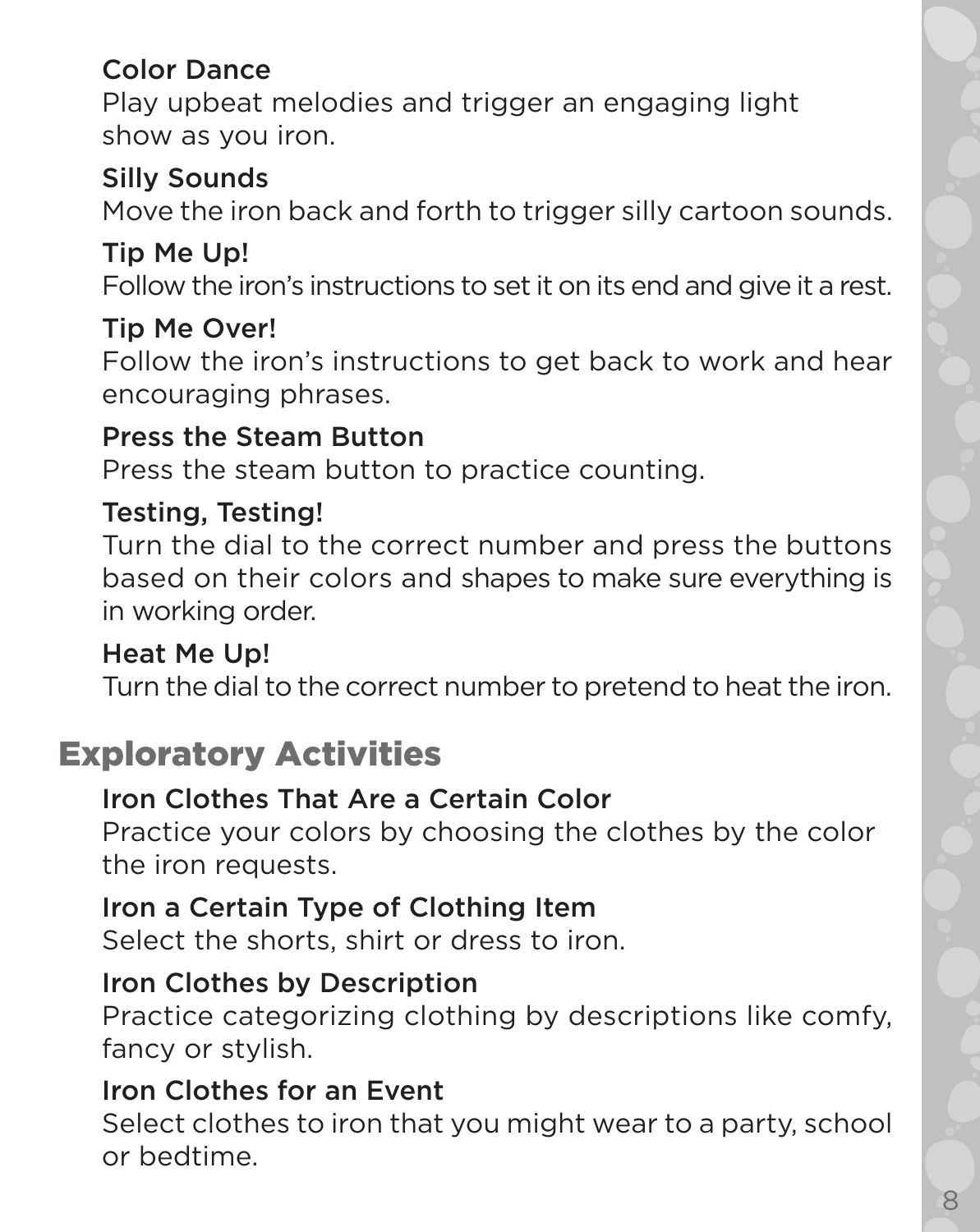# CARE & MAINTENANCE

- 1. Keep the unit clean by wiping it with a slightly damp cloth.
- 2. Keep the unit out of direct sunlight and away from any direct heat sources.
- 3. Remove the batteries if the unit will not be in use for an extended period of time.
- 4. Do not drop the unit on hard surfaces and do not expose the unit to moisture or water.

# TROUBLESHOOTING

If for some reason the unit stops working or malfunctions, please follow these steps:

- 1. Turn the unit Off.
- 2. Interrupt the power supply by removing the batteries.
- 3. Let the unit stand for a few minutes, then replace the batteries.
- 4. Turn the unit On. The unit should now be ready to use again.
- 5. If the unit still does not work, install a new set of batteries.

## Environmental Phenomena

The unit may malfunction if subjected to radio-frequency interference. It should revert to normal operation when the interference stops. If not, it may become necessary to turn the power Off and back On, or remove and reinstall the batteries. In the unlikely event of an electrostatic discharge, the unit may malfunction and lose memory, requiring the user to reset the device by removing and reinstalling the batteries.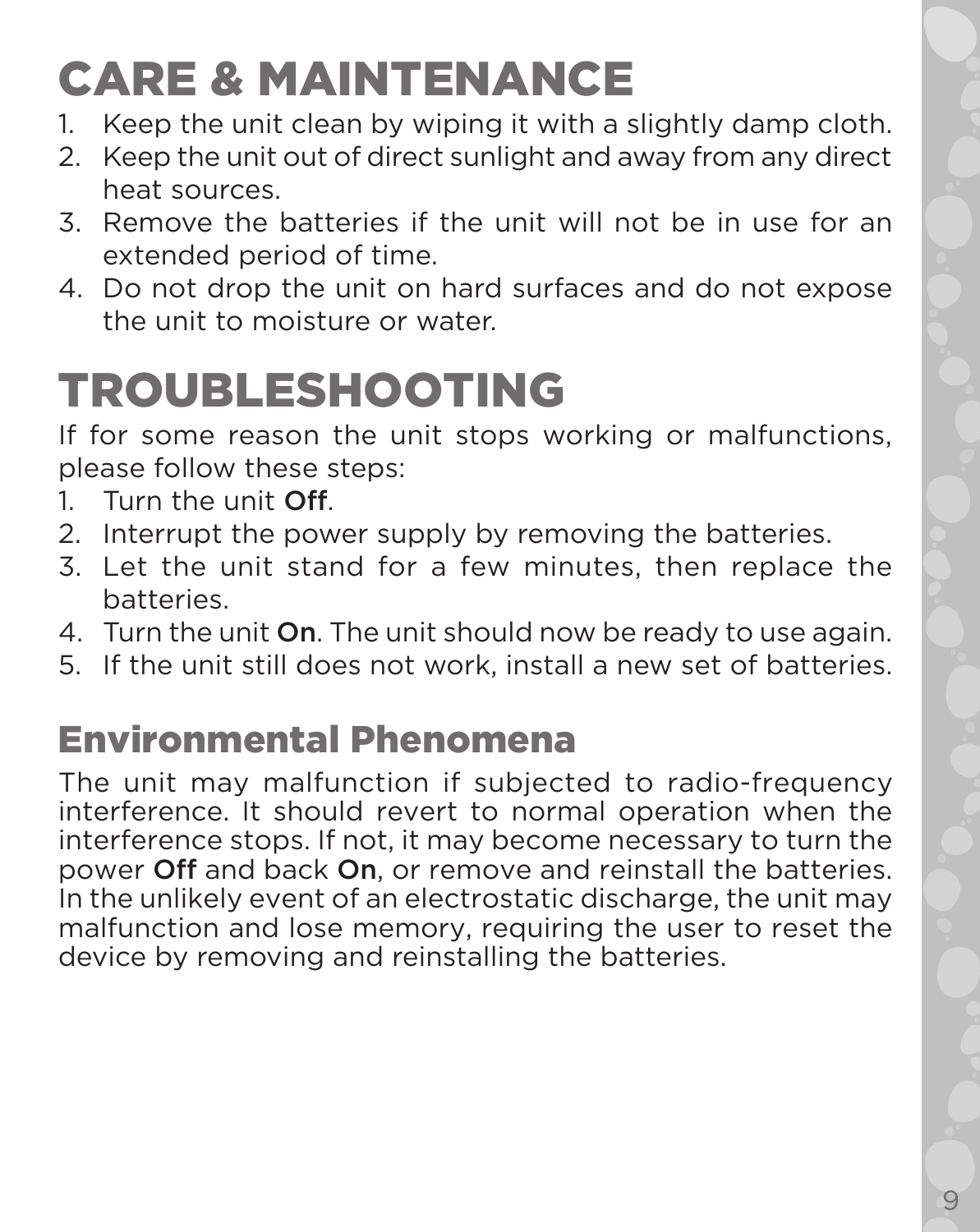## Impact de l'environnement

Une défaillance de fonctionnement de l'appareil peut survenir s'il est sujet à des interférences avec les fréquences radioélectriques. Le fonctionnement normal de l'appareil devrait reprendre avec l'arrêt des interférences. Si ce n'est pas le cas, il peut s'avérer nécessaire d'éteindre et rallumer l'appareil ou de retirer et réinstaller les piles. Dans l'éventualité peu probable d'une décharge électrostatique, un mauvais fonctionnement et une perte de mémoire de l'appareil peuvent se produire. L'utilisateur doit alors retirer et réinstaller les piles pour réinitialiser l'appareil.

#### **NOTE**

This equipment has been tested and found to comply with the limits for a Class B digital device, pursuant to Part 15 of the FCC Rules. These limits are designed to provide reasonable protection against harmful interference in a residential installation. This equipment generates, uses and can radiate radio frequency energy and, if not installed and used in accordance with the instructions, may cause harmful interference to radio communications. However, there is no guarantee that interference will not occur in a particular installation. If this equipment does cause harmful interference to radio or television reception, which can be determined by turning the equipment off and on, the user is encouraged to try to correct the interference by one or more of the following measures:

- Reorient or relocate the receiving antenna.
- Increase the separation between the equipment and receiver.
- Connect the equipment into an outlet on a circuit different from that to which the receiver is connected.
- Consult the dealer or an experienced radio/TV technician for help.

#### **CAUTION**

Changes or modifications not expressly approved by the party responsible for compliance could void the user's authority to operate the equipment.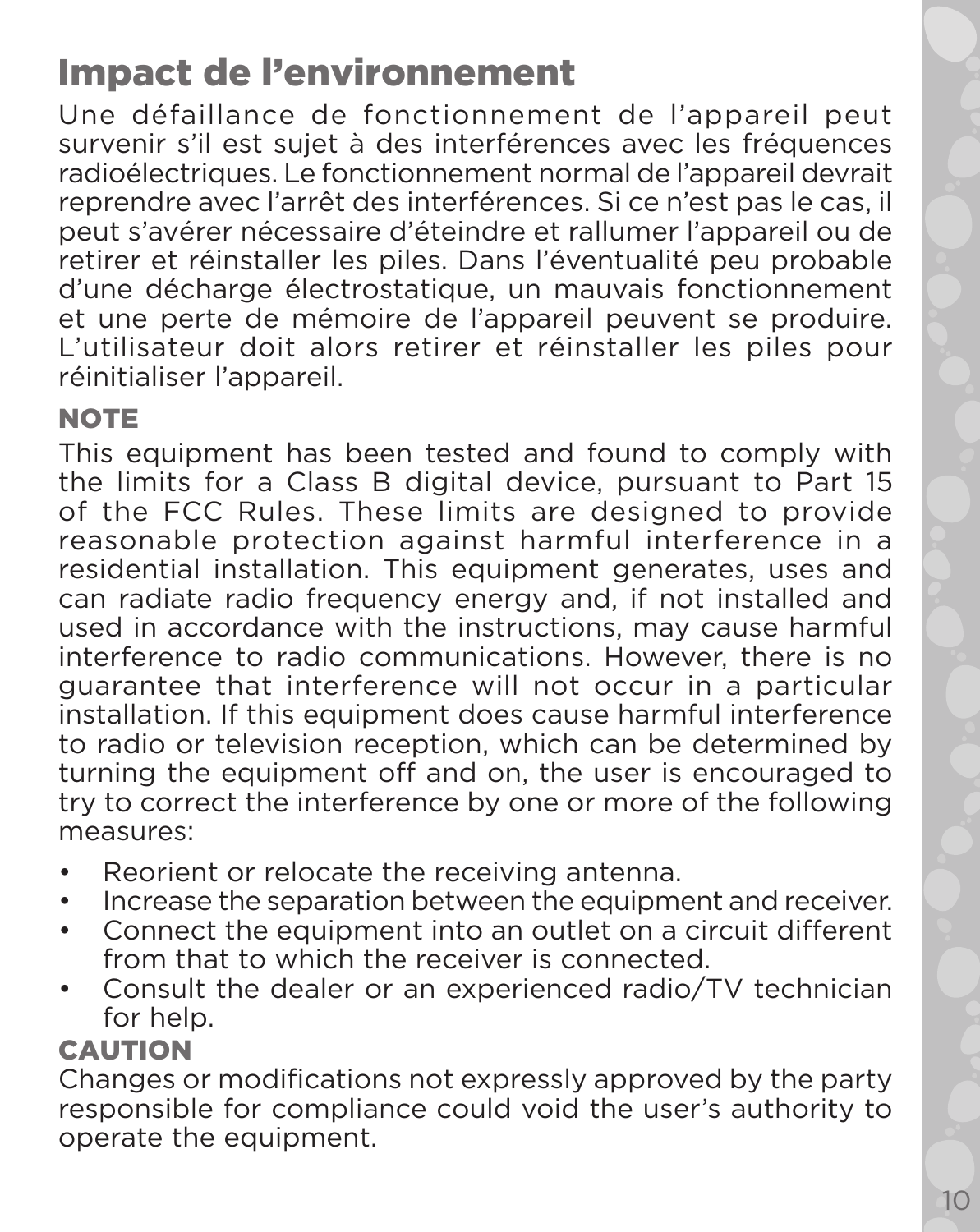#### IMPORTANT NOTE:

If the problem persists, please call our Consumer Services Department at 1-800-701-5327 in the U.S. and Canada, or email support@leapfrog.com. Creating and developing LeapFrog products is accompanied by a responsibility that we take very seriously. We make every effort to ensure the accuracy of the information, which forms the value of our products. However, errors sometimes can occur. It is important for you to know that we stand behind our products and encourage you to contact us with any problems and/or suggestions you might have. A service representative will be happy to help you.

#### Supplier's Declaration of Conformity

47 CFR § 2.1077 Compliance Information

Trade Name: LeapFrog® Model: 6147

Product Name: Ironing Time Learning Set™ Responsible Party: LeapFrog Enterprises, Inc. Address: 2200 Powell Street, Suite 500 Emeryville, CA 94608 Website: leapfrog.com

THIS DEVICE COMPLIES WITH PART 15 OF THE FCC RULES. OPERATION IS SUBJECT TO THE FOLLOWING TWO CONDITIONS: (1) THIS DEVICE MAY NOT CAUSE HARMFUL INTERFERENCE, AND (2) THIS DEVICE MUST ACCEPT ANY INTERFERENCE RECEIVED, INCLUDING INTERFERENCE THAT MAY CAUSE UNDESIRED OPERATION.